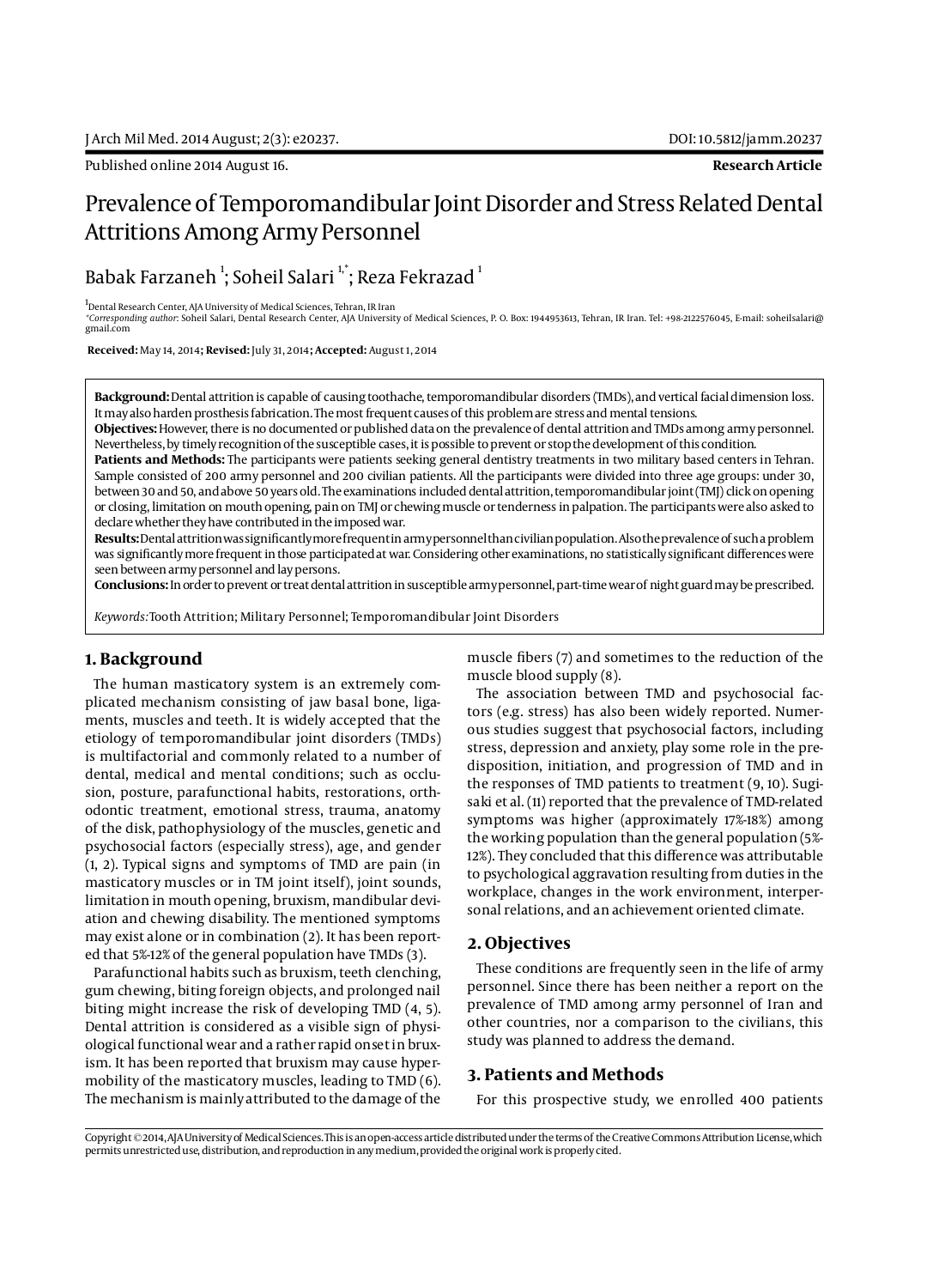seeking general dental treatment at Shahid Fallahi Dental Clinic and Be'sat Hospital between December 2013 and February 2014. Both centers are military based clinics. Out of the participants, 200 were army personnel (case group), and the rest were the civilians (control group). Patients with the following criteria were excluded from the study: having severe skeletal deformities, reverse overjet, and an edge to edge anterior occlusion.

We tried hard to match the control group with the case group, particularly with respect to age and gender. Since the above-mentioned clinics were both military ones, the majority of the male patients belonged to the army group. To match the groups, we mostly chose the wives of the included patients, because we believed that they best assimilate the case group with respect to the stress they suffered.

Data were collected by filling a checklist. The following criteria were included in the checklist: sex, age, army personnel, presence in the war, dental attrition, TMJ click on opening or closing the mouth, limitation in mouth opening, and pain or tenderness of TMJ or masticatory muscles on palpation. To avoid intra-examiner errors, all examinations were done by a single practitioner. Dental attrition was approved by observing attrition more than 1 mm on more than 2 teeth. Mouth opening was measured by a gauge. Limitation on mouth opening was approved if the patient could not open his or her mouth more than 3 mm. All statistical analyses were performed using the SPSS statistical software package, version 16.0 (SPSS Inc., Chicago, IL, USA). First of all, normal distribution of the data was approved by Kolmogorov-Smirnov test. Then chi-square test and Fischer exact test were used to evaluate the correlation between the variables. A P value < 0.05 considered statistically significant.

#### **4. Results**

A total of 400 patients (222 males [55.5%] and 178 females [44.5%]) were enrolled in the study. The participants were divided into three age groups: under 30, 30 to 50, and more than 50 years old. Figure 1 shows the distribution and proportion of the army group in comparison to the control group. As seen in Figure 1, most of the participants in both groups were between 30 and 50 years old. Among the army group, 106 (53%) persons were participated in the war; most of them aged more than 50.

The prevalence of dental attrition was 9.9% in the patients under 30, 17.7% in the patients between 30 and 50 and 61% in the patients more than 50 (Figure 2). The differences between the age groups were statistically significant (P value = 0.001). Figure 3 shows dental attrition prevalence in army and civilian groups. The army group had statistically more significant dental attrition than the control group (P value =  $0.001$ ). Considering the army group, we observed statistically more significant dental attritions in those who have participated at war (P value  $< 0.05$ ).

With regard to TMJ click, this condition was observed in 20.1% of the patients under 30, 24.4% of those between 30 and 50 and in 15.9% of the patients more than 50 (Figure 4). The differences between the groups were not significant (P value =  $0.241$ ). Figure 5 shows the prevalence of TMJ click in the army and civilian groups. Although the army group had slightly more TMJ click, but the difference was not significant at all (P value = 0.423). Pain or tenderness of the masticatory muscles and TMJ in palpation was infrequent. This condition was seen only in 1% and 4% of the patients under 30, 3.4% and 5% of those between 30 to 50, and 1.68% and 3.34% of the patients older than 50, respectively. No statistically significant difference was found between the age groups or between army and control group.

Out of 400 participants, only 1 had limitation in mouth opening; who was a 55-year-old man in the army group.







Blue: having dental attrition, Green: lacking dental attrition

**Figure 2.** Prevalence of Dental Attrition in Different Age Groups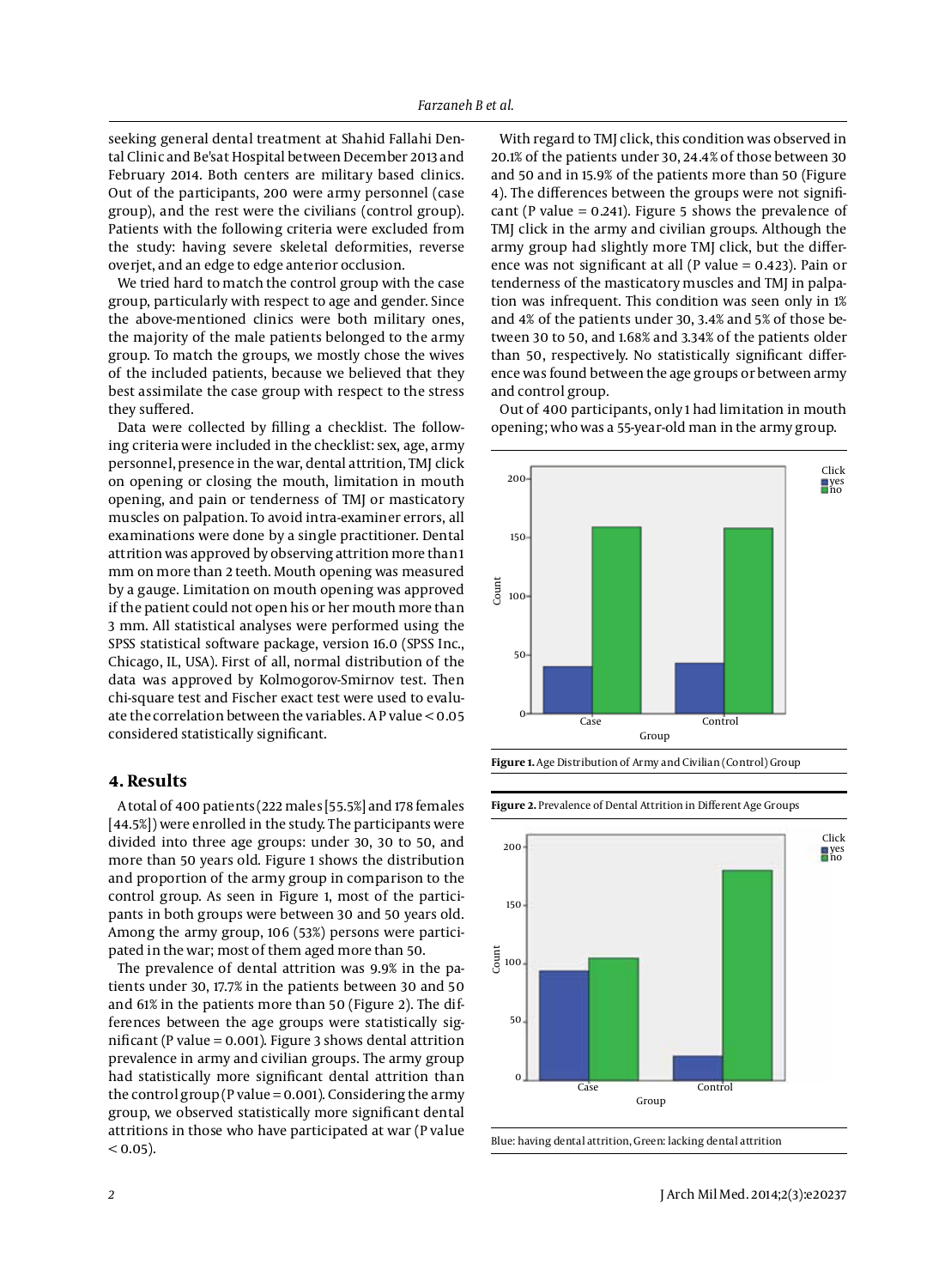





Blue: having TMJ click, Green: lacking TMJ click





## **5. Discussion**

Temporomandibular joint disorders (TMD) have been associated with numerous etiological factors, among them bruxism is the one, which requires delicate consideration. There are a few references in the literature to show the correlation between temporomandibular joint disorder and attrition. It is not certain whether attrition is the cause of TMDs or vice versa. Moreover, to the best of our knowledge, there has been no study about army personnel and the prevalence or severity of the TMDs or attrition among them. With this objective in mind, this study was conducted among the targeted population (army personnel) between 18 and 75 years of age to assess the prevalence of the TMDs and ascertain the interrelationship between these factors. The basic data from 400 participants consisting of 222 males and 178 females were statistically analyzed. The results showed that army personnel had statistically significant more dental attrition in comparison to the normal population. Moreover, this condition was significantly more prevalent in those who had participated at war (P value  $= 0.001$ ).

As expected, the prevalence of dental attrition increased with age. This is in complete accordance to the findings of Yadav in 2011 (12). In fact, this is partly a result of the functional and physiologic function of the oral system and natural wear through the years; but the higher prevalence of dental attrition in army personnel, especially in those participated at war, strongly advocates the copious mental pressure and stress in those people. On average, 21.6% of the people participated in the present study had TMJ click on opening or closing. Akhter et al. (13), in their study on 1930 people of different ages, reported a 16.5% prevalence rate for TMJ click. Solberg et al. (14) also mentioned that 17% of the population in their study had TMJ click. In our study, the prevalence of TMJ click was higher in females (P value < 0.05). Many other studies reported the same findings (1, 2 and 28).

Regarding TMJ click, limitation in mouth opening, and pain or tenderness of TMJ or masticatory muscles on palpation, there was no statistically significant difference between army and civilian group. One reason may be the extremely infrequent prevalence of these conditions in healthy population. In fact, the mentioned conditions only exist in those with chronic, severe, and end-stage TMDs. Having in mind that TMDs or dental attrition may cause several problems, (hypersensitivity of the teeth, nerve involvement and pain, reduction in vertical dimension, and difficulty in prosthesis fabrication) it is urgent to screen the army personnel, especially those participating at war or other high stressful duties, for these ailments. The best treatment is to prevent or stop the condition at initial phase. One highly documented treatment for dental attrition is par-time wear of night guard. Night guard is a protective shield covering the occlusal surface of all the teeth. It is made of soft or hard acrylics, and the fabrication is extremely easy and inexpensive. Wearing

J Arch Mil Med. 2014;2(3):e20237 *3*